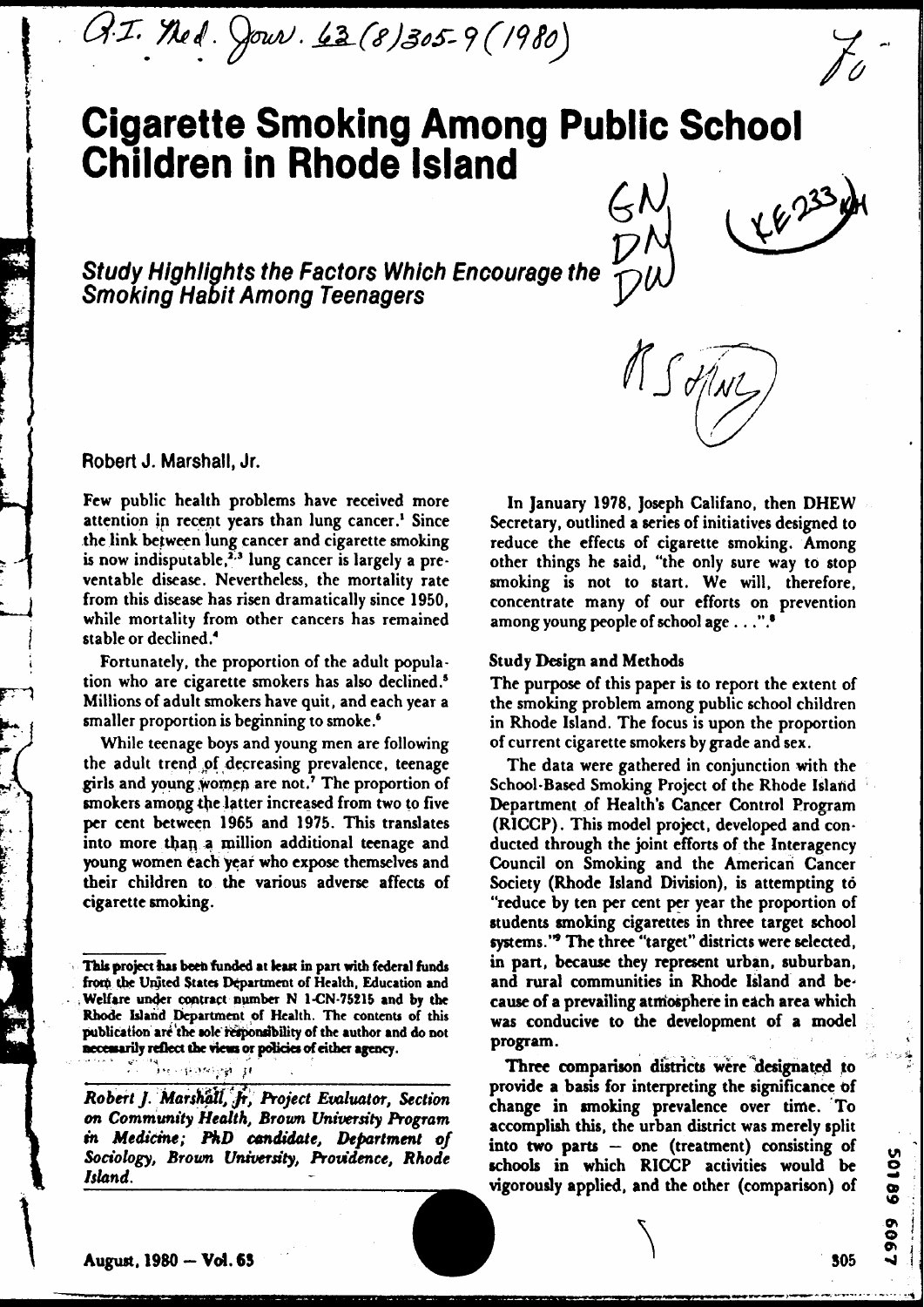schools in which such activities would not be applied. Separate suburban and rural comparison **Table 1. Per cent of Current, Regular Cigarette** districts were chosen. Since the purpose of this **Smokers Among Public School Children in Five** report is to describe the extent of cigarette smoking, **Rhode Island School Districts by Grade and Sex**  all school districts will be examined without treat-  $(1975)(N = 2586)$ ment or comparison distinctions.

The study design provided for the administration of a brief, anonymous questionnaire to a sample of sixth, eighth, tenth, and twelfth graders in each of the school districts. The questionnaires were administered by members of the research team between December **1978** and April **1979.** An effort **was** made to minimize the biases introduced by the variation in data collection methodology; however, the sampling frame was not rigorous, and a random sample may not have been achieved. In all, 2651 public school children were surveyed, accounting for **1.8** per cent of *all* Rhode Island public school enrollees and 7 per cent of those enrolled in sampled districts (all grades) **.I0** 

## **Smoking Behavior of Rhode Island** Public School Students

Smoking prevalence. Fourteen per cent of male respondents in the four grades currently smoke cigarettes compared to 21 per cent of the females. (Table 1). Conversely, over 38 per cent of males reported having "never smoked", whereas only **32** 

**Smokers Among Public School Children in Five** 

| <b>SEX</b>        |     | <b>TOTAL</b> |      |      |      |
|-------------------|-----|--------------|------|------|------|
|                   | 6   | 8            | 10   | 12   |      |
| <b>Male</b>       | 3.5 | 11.4         | 18.7 | 24.3 | 13.9 |
| Female            | 1.9 | 23.9         | 24.3 | 33.3 | 21.0 |
| <b>Both Sexes</b> | 2.7 | 18.1         | 21.6 | 28.9 | 17.6 |

**per** cent of females gave this answer. The proportion **of** cigarette smokers increases significantly with **grade** level from **e.7** per cent among sixth graders to 28.9 per cent among twelfth graders. With the exception of the sixth grade, females consistently smoke in significantly greater proportions than males of the same grade level.

The smoking behavior of all respondents is roughly equivalent when controlled for grade (o age) lind sex. Therefore, the analysis will proceed without distinguishing between urban, suburban, or rural districts.

*I Comparison with United States data. A* national survey in 1974 found that **15.3** per cent of females (age **12-18)** were current, regular cigarette smokers.<sup>11</sup> This represented a substantial increase in



in United States (1974) and (1979) d ass.

**MONEM Publication No. (NIN) 76-931.** 

ode Island Cancer Control Program Bysluation Team. 1979.

909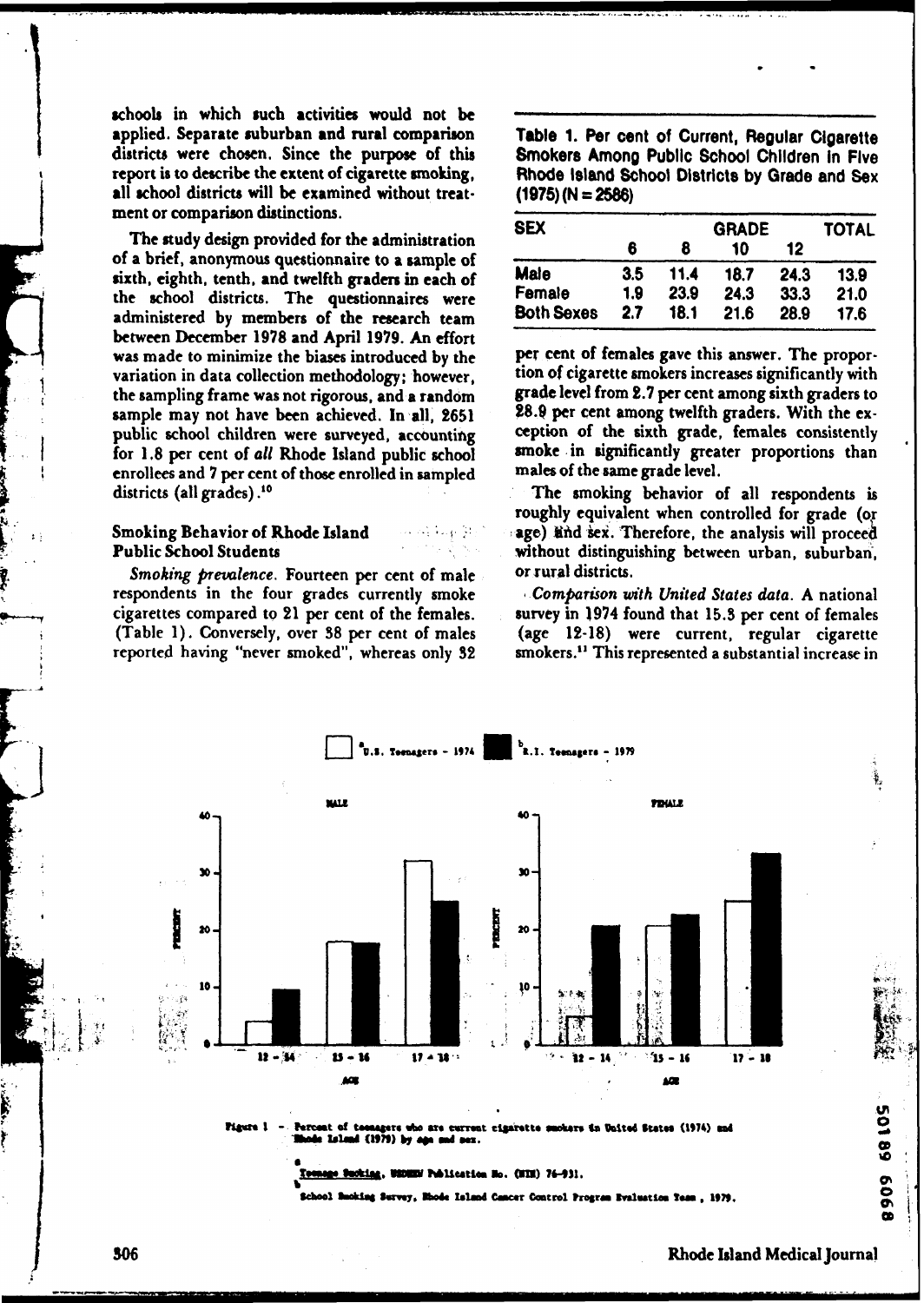the proportion of female teenagers who smoked compared to a 1969 *muvey.* The proportion of teenage male smokers hovered around 15 per cent over the same period.

Comparison of data from the RICCP School Smoking Survey and the 1974 national survey by age and sex demonstrates that Rhode Island **teenage** females are smoking in substantially greater proportions than their national counterparts (Fig. 1). **Thii** is especially true between the ages of 12 and 14 where **21** per cent of local female respondents are current cigarette smokers compared to 5 per cent of national respondents. Male Rhode lsland respondents (age 12- 14) smoke.. in, greater **<sup>t</sup>** proportions than similarly aged US respondents, it all but by ages 17-18, local males fall below the national rates.

Adults in Rhode Island were, as recently as 1975,  $\leq$ also smoking in greater proportions (39 per cent). than were those in the nation as a whole (34 per cent).<sup>3</sup> However there are signs that the prevalence. of cigarette smoking among Rhode Island adults is **'it** . on the decline.

These comparisons underscore the observations made elsewhere that while the proportion of all adults and teenage males who smoke is declining, cigarette smoking among young women and teenage females is on the increase.<sup>7.11</sup> Since the risk of lung cancer due to smoking has been shown to be equivalent among males and females<sup>12.3</sup> - not to mention other cardiovascular and pregnancyrelated diseases for which risk may be assessed<sup>13</sup> cigarette smoking continues to pose a serious public health problem for the schools and the community at large.

**Number** of years **since** *smoking* began. Of the **2608** respondents for whom smoking behavior data were complete (45 cases had missing data), 456 (17.5 per cent) reported that they wete current cigarette smokers. These respondents were asked how long ago they had started smoking regularly.

Females start smoking earlier than males. Threequarters of the eighth grade girls who smoke started one year ago or more compared to less than twothirds of boys in that grade.<sup>5</sup>By grade.10.91 per cent of the girls stated smoking a year ago or more,  $\mathbf{whereas}$  in grade  $\mathbf{H}$  only 85 per cent of the boys had been smoking that long. This suggests that, among girls, the **passage'** 40' \$mde 9 has **an** hnportant **impact** on moking'idtiatiod, **while among boyo**  grade 11 bas more effect. Since **boys** and girls ere still maturing during these times, there may be a connection (probably social rather than biological) between pubescence and smoking initiation which **bean** further investigation.

**Amount** smoked. Rerpondenu **reported** anoking from one to over five hundred cigarettes per week  $(mean = 60, median = 40)$ . This transposes into a range of less than one cigarette to more than three **packs** per **day** - although only 60 smokers (1 1 per **ccnt)** claimed to smoke one pack or more per day. Whereas a larger proportion of males (25 per cent) than females (12 per cent) smoke ten or more , cigarettes per day in the eighth grade, the two are ' nearly equivalent in the tenth grade (32 per cent ' and 95 per cent) and twelfth grade (55 per cent and 51 per cent), respectively.

**These data, when re-categorized by age rather** than<sup>z</sup>grade, contrast markedly with the 1974 national survey of teenage smoking (Table 2).

**Table 2. Per cent of Smokers Who Smoke Ten or .More,,Cigarettes Per Day, US. and RIb Teenage .Smokers, \$y Age and Sex.** 

| <u>लकार</u><br>UNDER BERT BEL                                      | <b>MALES</b><br>AGE. |  |                                     | <b>FEMALES</b><br><b>AGE</b> |  |  |
|--------------------------------------------------------------------|----------------------|--|-------------------------------------|------------------------------|--|--|
| أأرب المتكف وين                                                    |                      |  | 12-14 15-16 17-18 12-14 15-16 17-18 |                              |  |  |
| 10 Or More U.S. 52.6 69.0 80.1 26.1 59.7 72.7<br><b>Cigarettes</b> |                      |  |                                     |                              |  |  |
| Per Day . R.I. 17.9 36.0 54.9 11.7 35.2 51.5                       |                      |  |                                     |                              |  |  |

**'Teenage Smoking, USDHEW, 1974.** 

 $*$ **RICCP School Smoking Survey, Evaluation Team, 1979.** 

Substantially fewer Rhode Island teenagers smoke ten or more cigarettes per day compared to their national counterparts. This is equally true for, females, signifying that, while a larger proportion' of Rhode Island teenage females are exposed to cigarette smoking than obtains nationally, they are apparently receiving a smaller dose. This observation may signal an opportunity to conduct successful cessation programs, since smoking dosage **tends** to increase with habituation and those least habituated are the easiest to reform.

Correlates of Smoking Behavior<br>Several characteristics of individuals and their social environment have been shown in nationwide  $*$ surveys to be significantly related to cigarette amoking.<sup>1.3.6</sup> Among teenagers, the more significant.<br>of these include: socioeconomic status, scholastic achievement, world experience, and the smoking behavior of associates (family and friends).<sup>7.11</sup> Data from this survey were analyzed to determine if any of these variables are related to the proportion of Rhode Island school children who smoke.

**Ethnic identification. Respondents were asked if** they thought of themselves as belonging to any one

ø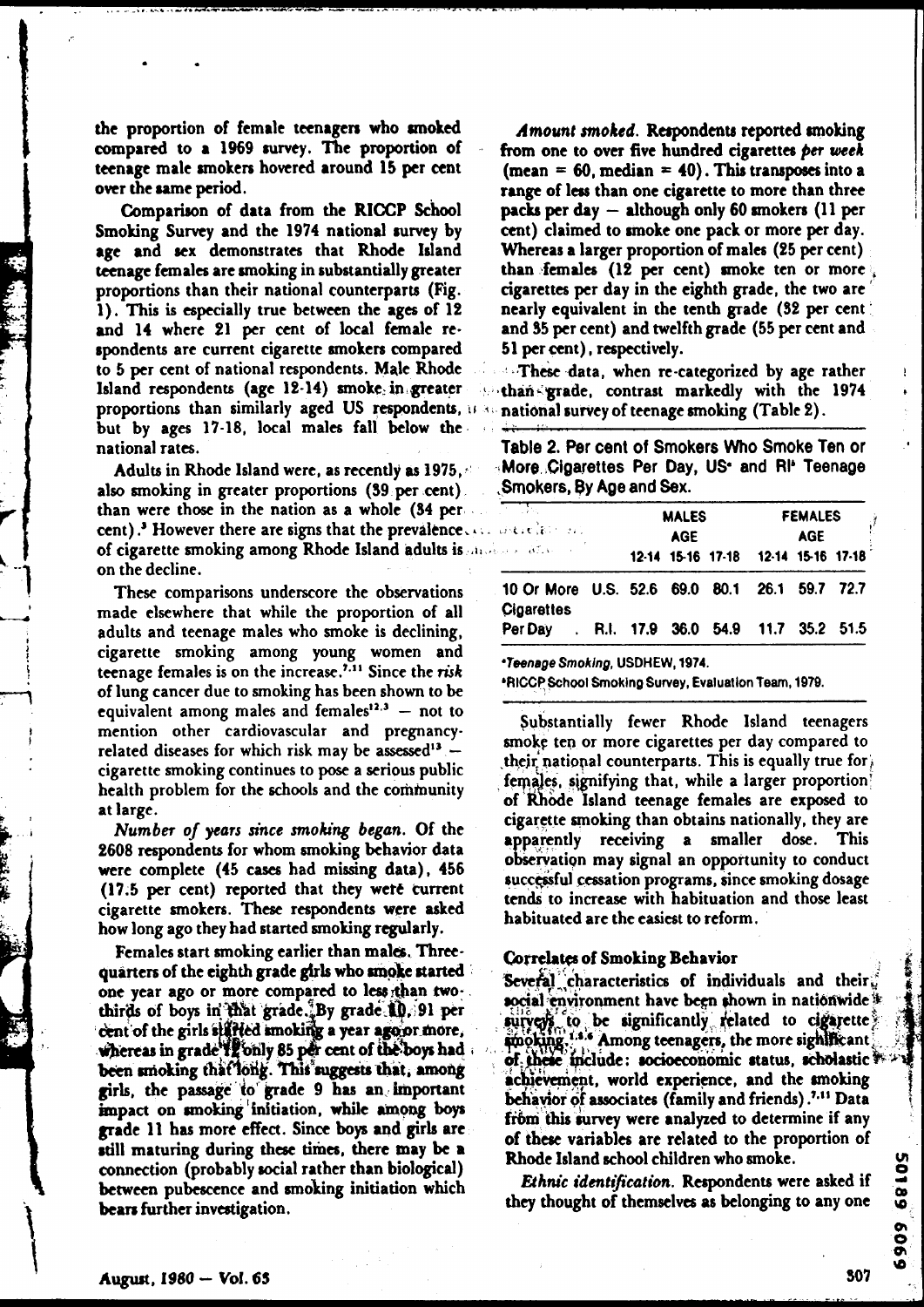of five ethnic groups (Blacks, French, Oriental, Portuguese, or Spanish American) which have been designated "target" minorities by RICCP.' Thirtytwo per cent  $(N = 860)$  of the respondents answered affirmatively.

Overall, minority group respondents were no more likely to be cigarette smokers (17.8 per cent) than other respondents (17.3 per cent). When the respondents were categorized by sex, a significantly greater proportion of male minority group respondents smoked (17.1 per cent) than nonminority group respondents (12.4 per cent). There were no significant differences among females.

" Parents' education: Almost 20 per cent of the respondents did not know the extent of their parents' education. Those who answered were significantly more likely to be current smokers if both parents were high school graduates or less (22.6 per cent) than if at least one parent had some college education (15.9 per cent). When controlled for sex of respondent, the relationship between parents' education and smoking among school children persisted for both females (28.3 per cent and 18.1) per cent) and males (16.6 per cent and 13.5 per cent)  $\pm$  although the tendency among males was not as strong.

Family smoking patterns. Whether or not other family members smoke significantly affects smoking behavior among the students surveyed regardless of sex. Fifty-three per cent of all students reported that their father smokes, 45 per cent that their mother smokes, 26 per cent that both smoke, and 31 per cent that neither smokes. Respondents, overall, wore one-and-a-half times more likely to smoke if either parent smoked (21.2 per cent) than if neither smoked  $(14.2 \text{ per cent})$ . The effect was equally strong for males (24.9 per cent and 17.6 per cent) and females (17.2 per cent and 10.8 per cent).

Similarly, 1179 respondents (44 per cent) reported having no older brothers and sisters. Of those that had older siblings, 40 per cent said that none of them smoke, while 60 per cent said that at least one of them smokes. Respondents having older siblings who smoke were themselves more than three times more likely to smoke (§9.0 per cent) than like<br>those having no older aplings who smoke (8.2 per 110 cent). Results are significant for both males and its females, although the relationship is strongest among males,

Smoking behavior among closest friends. Subjects were asked how many of their four closest friends (male and female) smoke cigarettes. Thirty per cent reported having no close friends who smoke while the remainder had at least one friend that

does. The effects of reported smoking among friends upon the respondent's own smoking behavior are noteworthy. Subjects are from twentythree to nearly thirty times more likely to say that they smoke if they have friends who smoke (26.7 per cent) than if they do not  $(1.0$  per cent). This relationship persists for both males and females, although it is slightly stronger for females. It is, of course, impossible to determine from the data whether association with a group of friends who smoke causes smoking or whether smokers merely tend to associate with other smokers. Probably both are true. For the purpose of this article it is important only to observe that teenage smokers are. immersed in a smoking environment which adds to the symbolic content of their behavior and makes change on an individual level more difficult.

Job experience other than at home. Three fourths of all respondents ( $N = 1961$ ) reported that they have had a job for pay other than at home. This represents 80 per cent of male and 70 per cent. ina neka a skolif ferrejoj p of female respondents.

Significant differences obtained when the proportion of smokers among those reporting an outside job experience and those reporting no such experience are compared. Twenty per cent of those who had worked outside the home are cigarette smokers compared to less than ten percent of those who had not worked outside the home. The same doubling of the proportion of smokers applies to males and females when analyzed separately.

Grades in school. When asked about their grades in school, nearly half of the students reported that they earned mostly As and Bs. Only 11 per cent admitted that Cs and below were their usual grades. As a result, respondents were separated into groups<sup>1</sup> including those reporting As and Bs only  $(47.5 \,\mathrm{per})\%$ cent) and those reporting all other grades (52.5 per cent).

- 51

 $\frac{50}{3}$ 

 $\overline{\mathbf{6}}$ 

£09  $\bullet$ 

The proportions of smokers in the two groups were compared. Of those earning the highest grades, 11 per cent were regular cigarette smokers. compared to 25 per cent of those searning lower grades. The difference between the two groups is significant and persists when controlled for sex of the respondents. are  $\mathfrak{sl}_k \circ \mathbb{Z}$  and  $\mathfrak{sl}_k$  let

males and

### Summary and Conclusions

This report focuses on the proportion of current, regular cigarette smokers among public school students in five Rhode Island school districts. An anonymous questionnaire was completed by 2651 subjects in the sixth, eighth, tenth, and twelfth grades. Fourteen per cent of male students and 21

Rhode Island Medical Journal